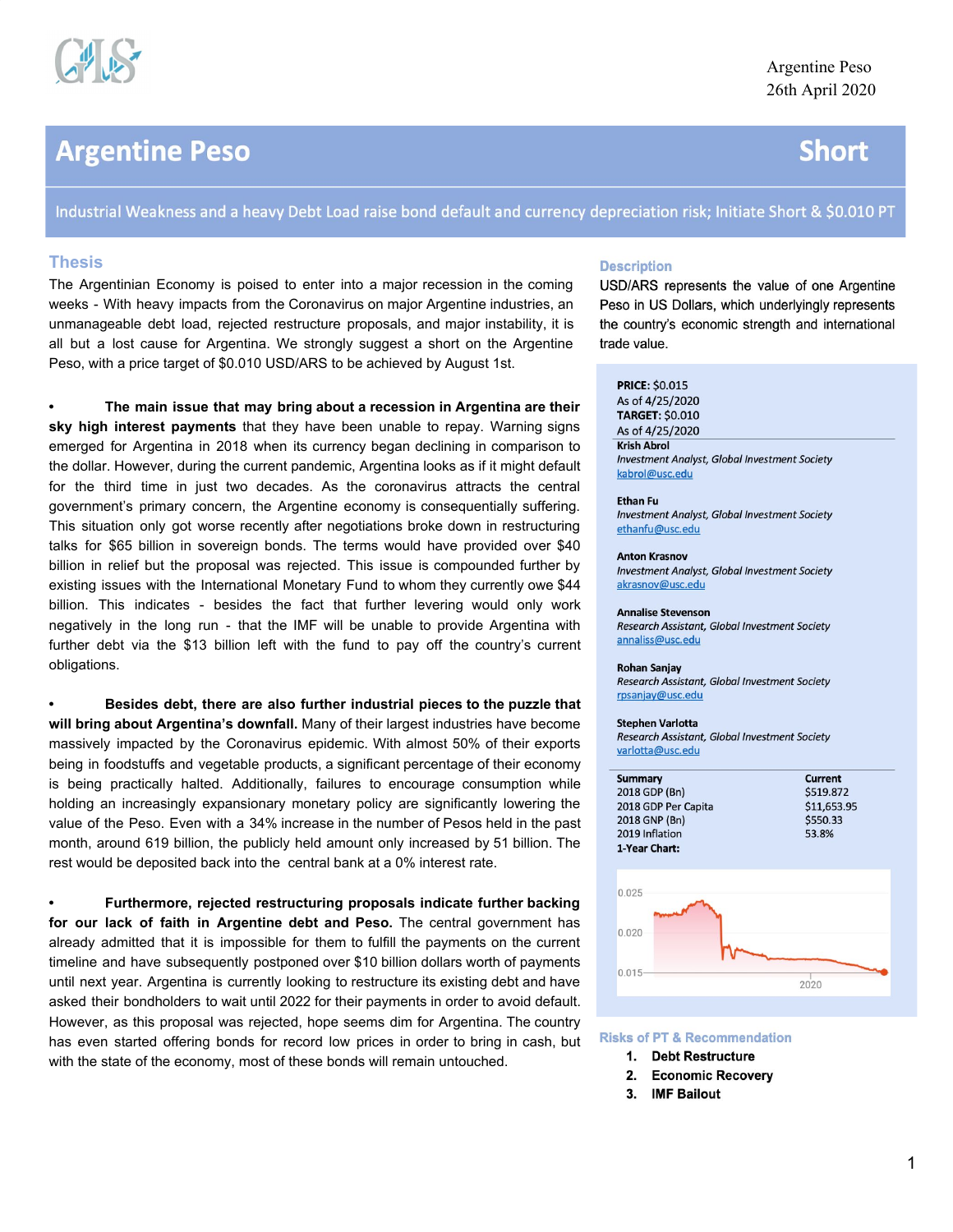

# Argentine Peso 26th April 2020

Coronavirus has also ravaged the Argentine economy by targeting one of its most valuable resources - grain. Argentina heavily relies on exporting commodities like these, also including soybeans, corn seeds, and wheat. However, manufacturing and selling of these resources have been halted by coronavirus safety measures and normal buyers like China are going elsewhere. In addition, water levels have also been uncharacteristically low in rivers, which hurt grain harvests even more. As a result, and in addition to wide-spread fiscal weakness, the Argentine economy is expected to shrink 5.7% this year. The inability of the government to make bond payments and to export goods signal a chance for investors to short the Argentine peso as the country slips into default.

# **Debt Weakness, Default Risk, and Hyperinflation**

In financial markets, and more specifically debt markets, a company or even a country's credibility is built upon its ability to repay its creditors in full. A country like the United States of America, which has achieved such a feat, as a result, enjoys the full faith of investors in the form of low credit rates. However, for a country such as Argentina, the opposite is evident - with its 9th debt default looming, the country finds itself paying out extreme risk premiums to investors. 10 year bonds, currently pricing a YTM of 28%, represent the nation's significant default risk - a risk that was recently reinforced when the S&P and Fitch downgraded its credit rating to 'SD' and 'C', respectively.

Nonetheless, beyond the market pricing in high risk premiums comes the government's demonstrated inability to manage its current capital obligations. Recently, the government failed to restructure over \$100 billion in long term debt (see Graph 1.0), including that which was earlier issued in 2016, when major investors rejected proposals to defer interest payments and install a debt relief plan that would allow them to weather this financial crisis. As a result, their ability to sustain not only interest payments but considerable debt repayment in the near term highlights the country's underlying debt weakness.

In considering the central bank rate, currently at 38% (see Graph 1.1), we find further belief for the fact that the country faces a worsening debt crisis that will result in a disastrous default on at least some proportion of its \$310 billion in national debt. With the country already having missed payment on \$510 million in interest payments as of April 22nd, beginning a 30-day grace period to find a restructure proposal, we find it increasingly likely that the government may begin defaulting on debt packages. Coupled with the country's hyperinflation (inflation rate of ~54%, see Graph 1.3), there is undeniable reason for our belief that the ARS will incur strong depreciation in the coming months (with the mixture of inflation and default risk, we have consequently priced in a 33% move by early August).

Notably, we factor in significant currency depreciation more so because the country has already exhausted half of its foreign reserve holdings (particularly of the USD, as seen in Graph 1.2) in an effort to hold off a prior forex dive in 2019. This considerably worsens their ability to halt or control any future depreciation, and in line with reducing national exports, falls in line with our short of the ARS.

Further support for Argentina's impending default (and subsequent currency depreciation) can also be seen in the implied probability of default exhibited in 5 year Credit Default Swaps on Argentine sovereign bonds of 100% - indicative of the market's concurring expectation of a debt default.

Graph 1.0: Total Debt Repayments by Type



**Graph 1.1: Central Bank Interest Rates** 



Graph 1.2: Foreign Currency Reserves - USD

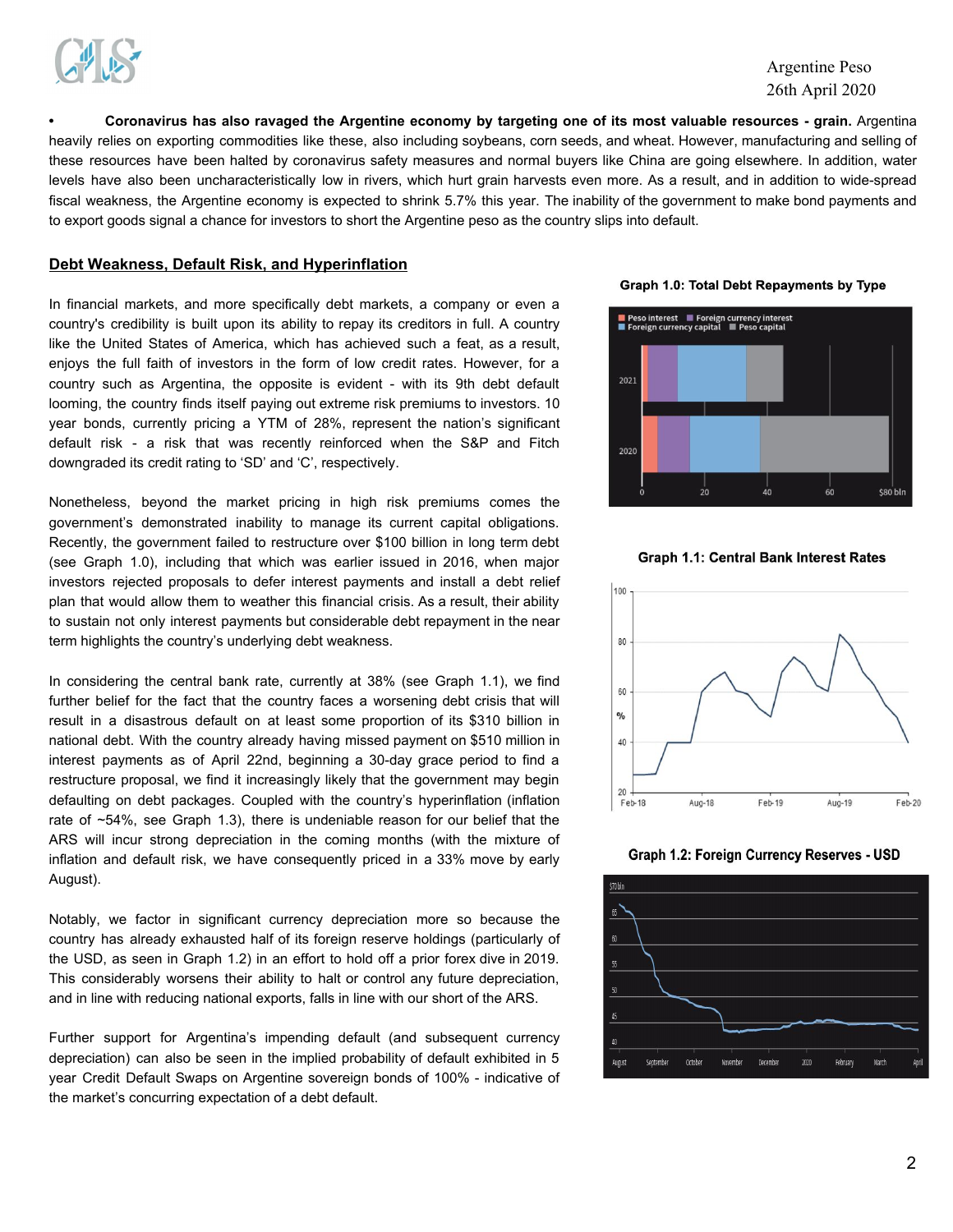# **Industrial Weakness in the Argentine Economy**

Industrially, Argentina has indeed suffered significantly as a result of the global impacts of COVID-19. The country is the world's largest exporter of soy products and corn products, which among other agricultural products account for a large part of the country's industrial production. Yet, exports began to fall in January when COVID-19 began spreading in China, one of the largest consumers of Aregnitian exports. More recently, the pandemic has also spread to European regions, which make up another large market for Argentinian exports. Exports make up approximately 14.8% of the country's GDP, so the current disruptions of international trade largely impact the country as a whole.

Agricultural exports are down 25.4%, industrial exports are down 31.4%, crude oil exports are down 44.8% and car exports are down 38.8%. These extreme drops in exports are in part due to lack of personnel in distribution facilities. Simply put, there are fewer people who are able to work in the distribution centers and handle international freight. Additionally, sourcing supplies is another challenge Argentina now faces. The rate at which vessels transport goods has decreased, which in turn has made the cost of storing goods on these ships even more expensive. This contraction in available personnel and overall exports, in lieu of expanding costs crucially highlights further problems for Argentine trade. The UN has also stated that COVID-19 may lead to global export restriction adding further potential pressures in the short term. Moreover, considering Argentina's significant energy trade, fluctuations in global oil demand and prices may also deepen the impact of COVID-19 on Argentina's economy.

Domestic production has also experienced serious declines in the past few months. Since February 28, 2020, steel production has been down 15%, food and beverage production has fallen 5%, soy production has fallen almost 6.9%, and oil and chemicals production has fallen 10% and 26%, respectively. Point blank these wide-ranging industrial complications are heavily impacting the country as a whole and do not show signs of easing anytime soon, as indicated via the forecasted ~5% fall in Real GDP (See Graph 1.4). Such further industrial weakness will only reinforce weakness in the ARS as output across various industries falls off in line with reduced export demand.

# **Ineffective Economic Policy Accommodation**

# **Fiscal Policy**

To evaluate the government's response to both currency depreciation and COVID-19, we must first look to Argentina's Fiscal Policies, which have also changed drastically. Over the past month, Argentina's food supply has shrunk in the face of social distancing measures and reduced farming capabilities. Medical supplies are also being exhausted, as expected. As a result, the government has implemented anti-price gouging policies on food supplies and medical equipment, as well as placing export restrictions on medical supplies. However, in lieu of extensive inflationary pressures, we find that these efforts may not be entirely effective -

**Graph 1.3: Argentine Inflation Rates**



Graph 1.4: Real Argentina GDP Growth



### **Graph 1.5: Distribution of Monetary Base**

✔ Cash held by the public / Bank deposits held at central bank